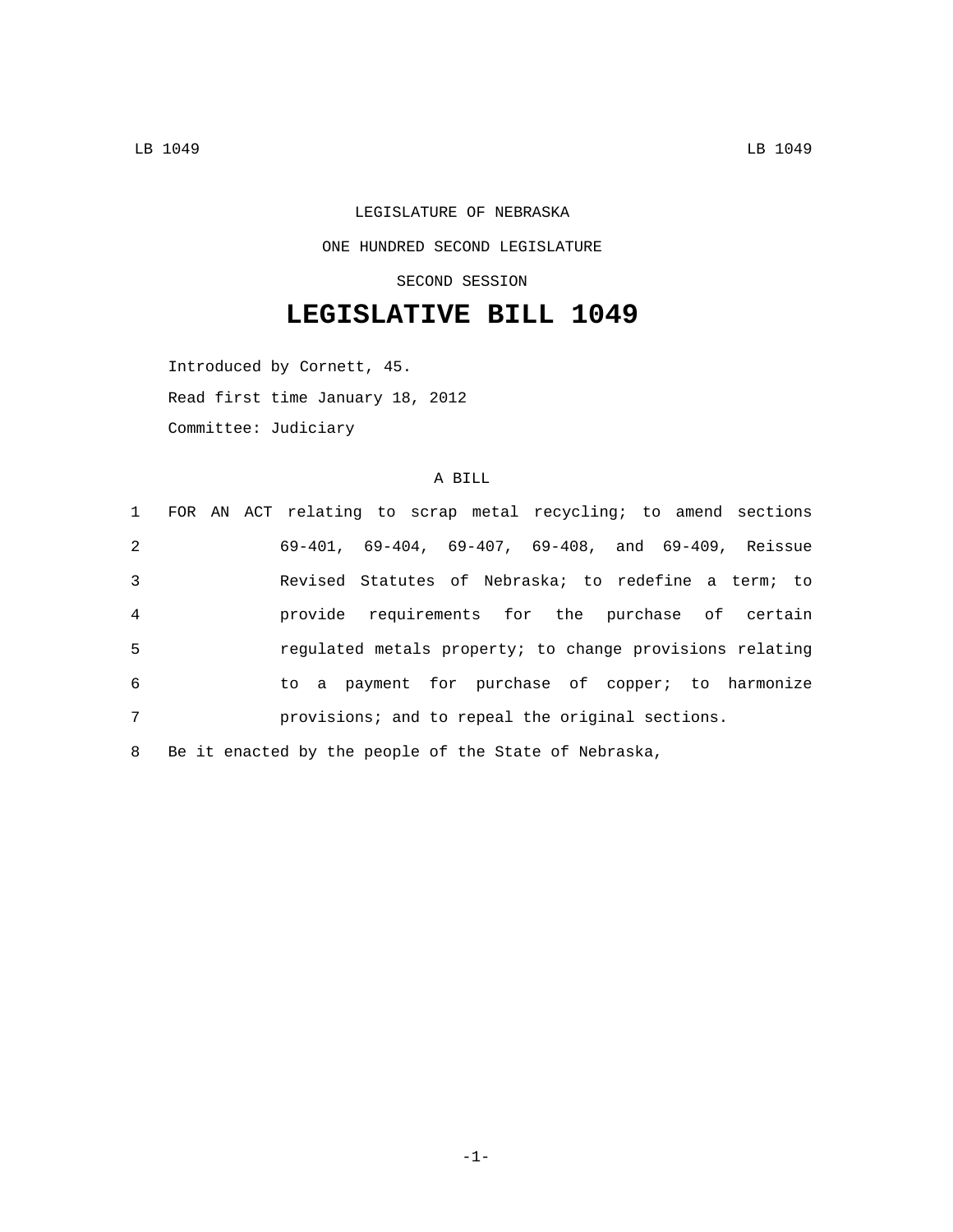Section 1. Section 69-401, Reissue Revised Statutes of 2 Nebraska, is amended to read: 69-401 For purposes of sections 69-401 to 69-409 and 4 section 2 of this act: (1) Regulated metals property means catalytic converters, all nonferrous metal except gold and silver, manhole covers, sewer grates, or metal beer kegs, including those kegs made of stainless 8 steel; and (2) Secondary metals recycler means any person, firm, or 10 corporation in this state that: (a) Is engaged in the business of gathering or obtaining regulated metals property that has served its original economic 13 purpose; or (b) Is in the business of or has facilities for performing the manufacturing process by which regulated metals property is converted into raw material products consisting of prepared grades and having an existing or potential economic value by methods including, but not limited to, processing, sorting, cutting, classifying, cleaning, baling, wrapping, shredding, shearing, or changing the physical form or chemical content of the metals, but not 21 including the exclusive use of hand tools. Sec. 2. No secondary metals recycler shall purchase or 23 receive any manhole cover or sewer grate except from (1) an authorized representative of the political subdivision that owns the manhole cover or sewer grate as is evidenced by the stamping or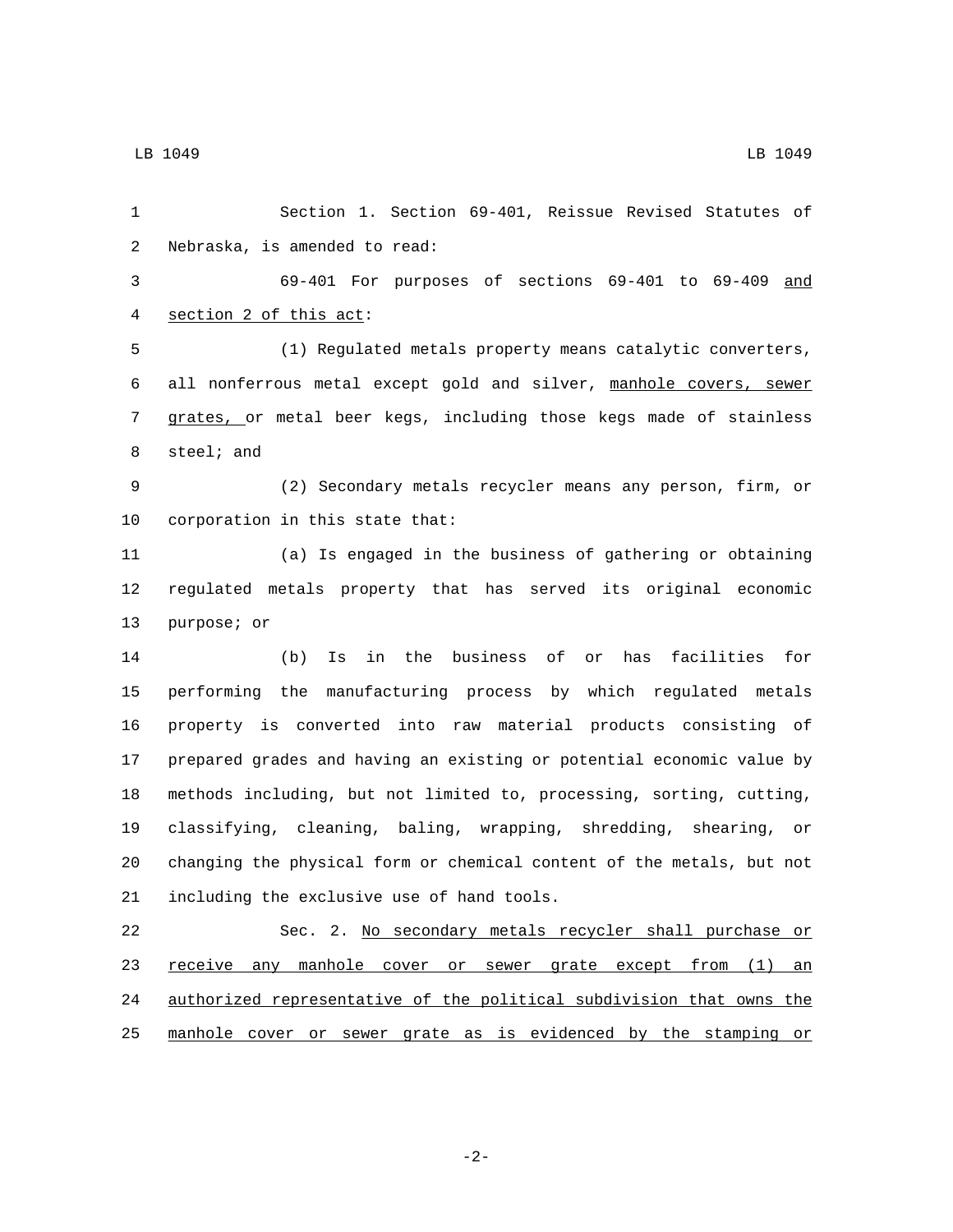engraving on the cover or grate or (2) a third party who has a legitimate bill-of-sale, letter of authorization, or similar approval from the political subdivision evidencing the third party's right to possess and sell the cover or grate. Payment for a manhole cover or sewer grate shall be by draft or check and sent by United States mail, postage prepaid, to the official address of the finance department of such political subdivision or to the third-party seller. Such draft or check shall be made payable only to the 9 political subdivision or to the third-party seller.

 Sec. 3. Section 69-404, Reissue Revised Statutes of 11 Nebraska, is amended to read:

 69-404 No secondary metals recycler shall purchase regulated metals property for cash consideration unless the purchase total is not more than twenty-five dollars. Purchases made from the same person within a four-hour period shall be considered a single transaction. Payment shall be made payable only to the individual named on the identification presented pursuant to section 69-402. 18 Payment for copper and catalytic converters shall be by check, and if the purchase total for copper is more than one hundred fifty dollars, 20 the check shall be sent by United States mail, postage prepaid. Sec. 4. Section 69-407, Reissue Revised Statutes of

22 Nebraska, is amended to read:

 69-407 Sections 69-401 to 69-409 and section 2 of this 24 act\_do not apply to:

(1) Purchases of regulated metals property from a

-3-